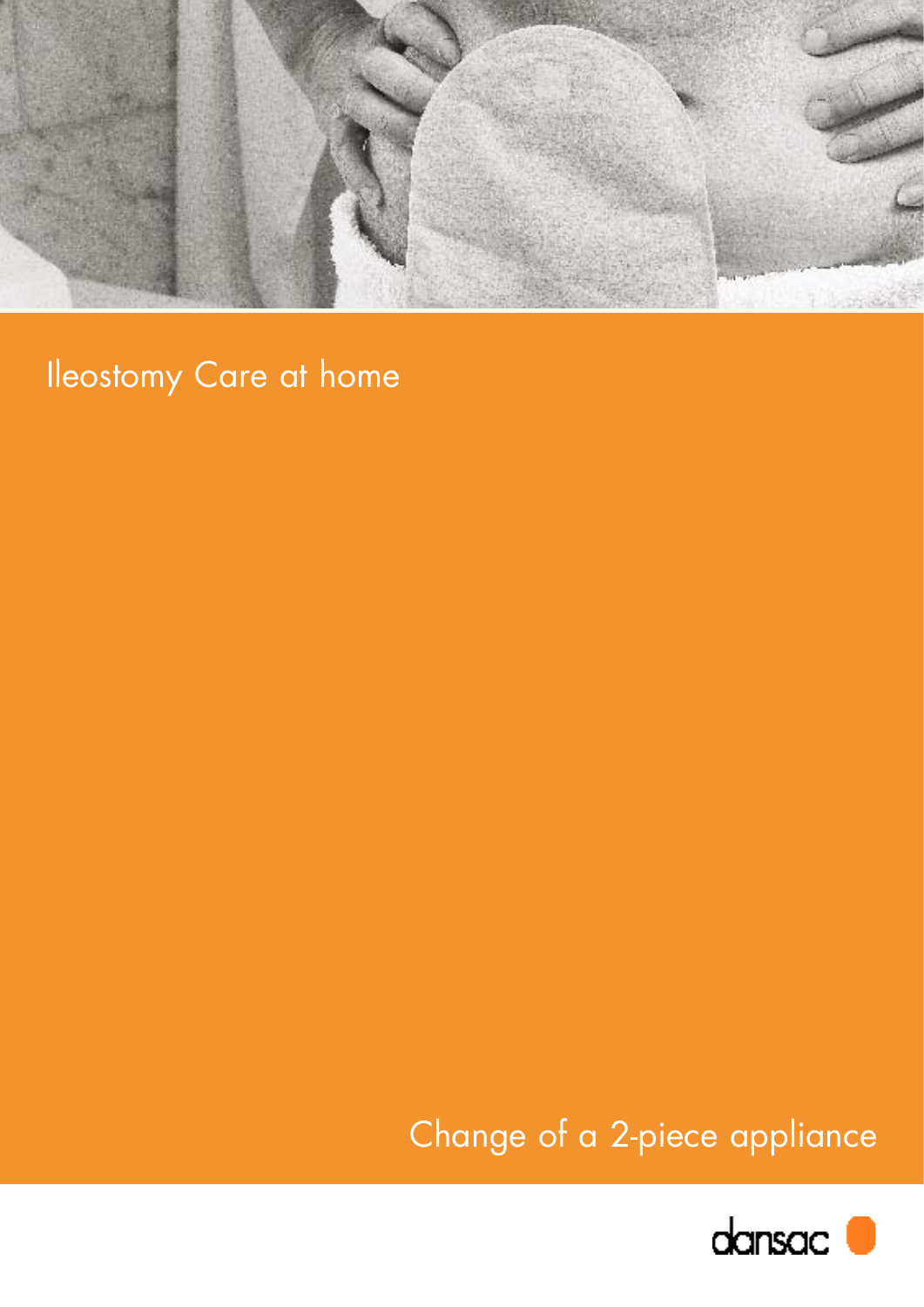## Application of a 2-piece ileostomy/drainable pouch

#### You will need:

- a) Disposal bag
- b) Dry wipes for washing/drying
- 
- 
- e) Scissors for cutting flange (if required)
- 

It is important to be prepared and have all the equipment you require at hand before starting to change your pouch.



Open the clamp or integrated closure at the pouch end. Drain/empty the pouch contents into the toilet. To prevent splashing, place some toilet paper in the toilet beforehand. (If you are using a closure clamp remember to save it).



Place the waste directly into the disposal bag and cleanse your stoma and the surrounding skin thoroughly.



Dry with clean dry non-woven wipes. It is important that the skin surrounding your stoma is completely dry before putting on a new wafer.



Remove the protective covering of the adhesive wafer immediately before application.



Double check that the pouch is securely connected to the wafer ring



Centre the adhesive wafer opening over the stoma and press into place. Press the wafer from centre to edge and continue around the stoma until you are certain the wafer fits snugly and securely.



Place the disposal bag into the waste.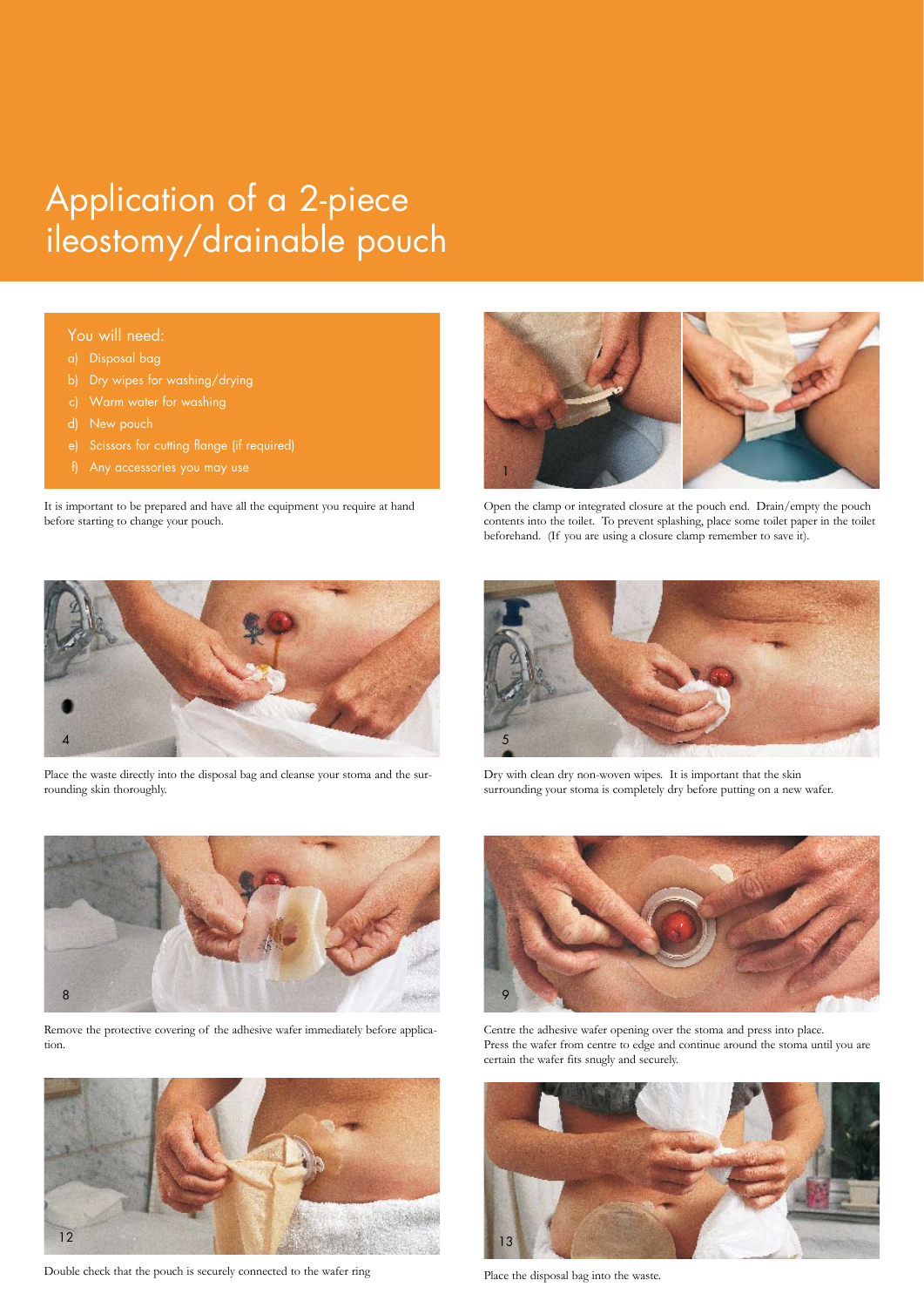## Ileostomy

stoma and therefore no sensation.





Dampen a few non-woven wipes in lukewarm water. Place a disposal bag in your waistband for collection of waste material.



Tighten the skin on your abdomen by pressing it with one hand, while carefully removing the pouch and the adhesive wafer.



If needed use the stoma measuring guide to determine the size of the stoma.



If your stoma is uneven or oval adjust the hole in the wafer with small, sharp scissors or use the tip of your finger to adjust the hole to the correct stoma diameter. Remember it is important that the hole fits your stoma snugly without applying any pressure.



Use your fingers all the way around to make sure the pouch is attached to the wafer.







Make sure the drainable end of the pouch is closed before you snap the pouch onto the wafer.